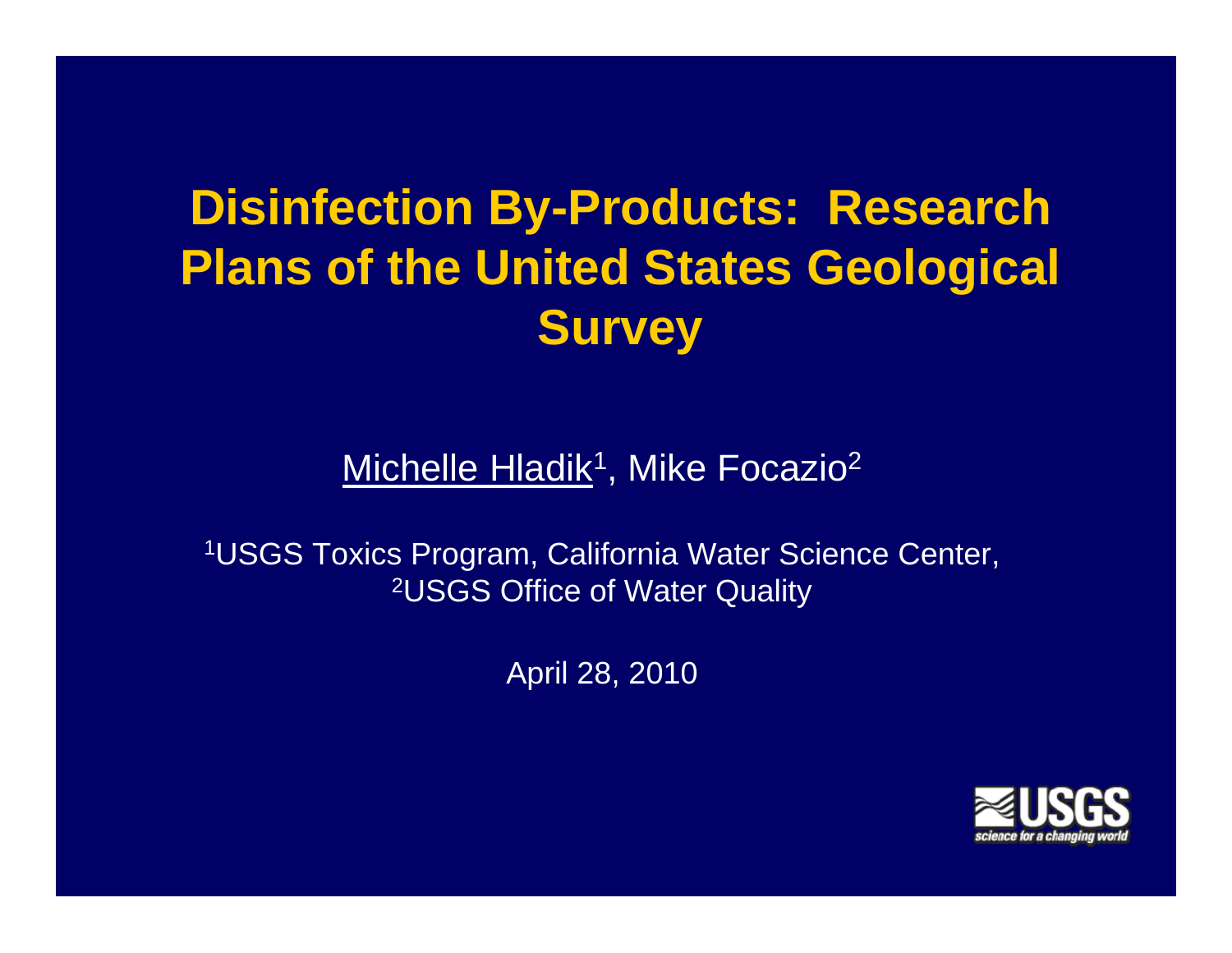### **Outline**

- DBP background and regulation
- Importance of unregulated DBPs
- Prioritization of compounds for targeted research assessments
- Analytical methods



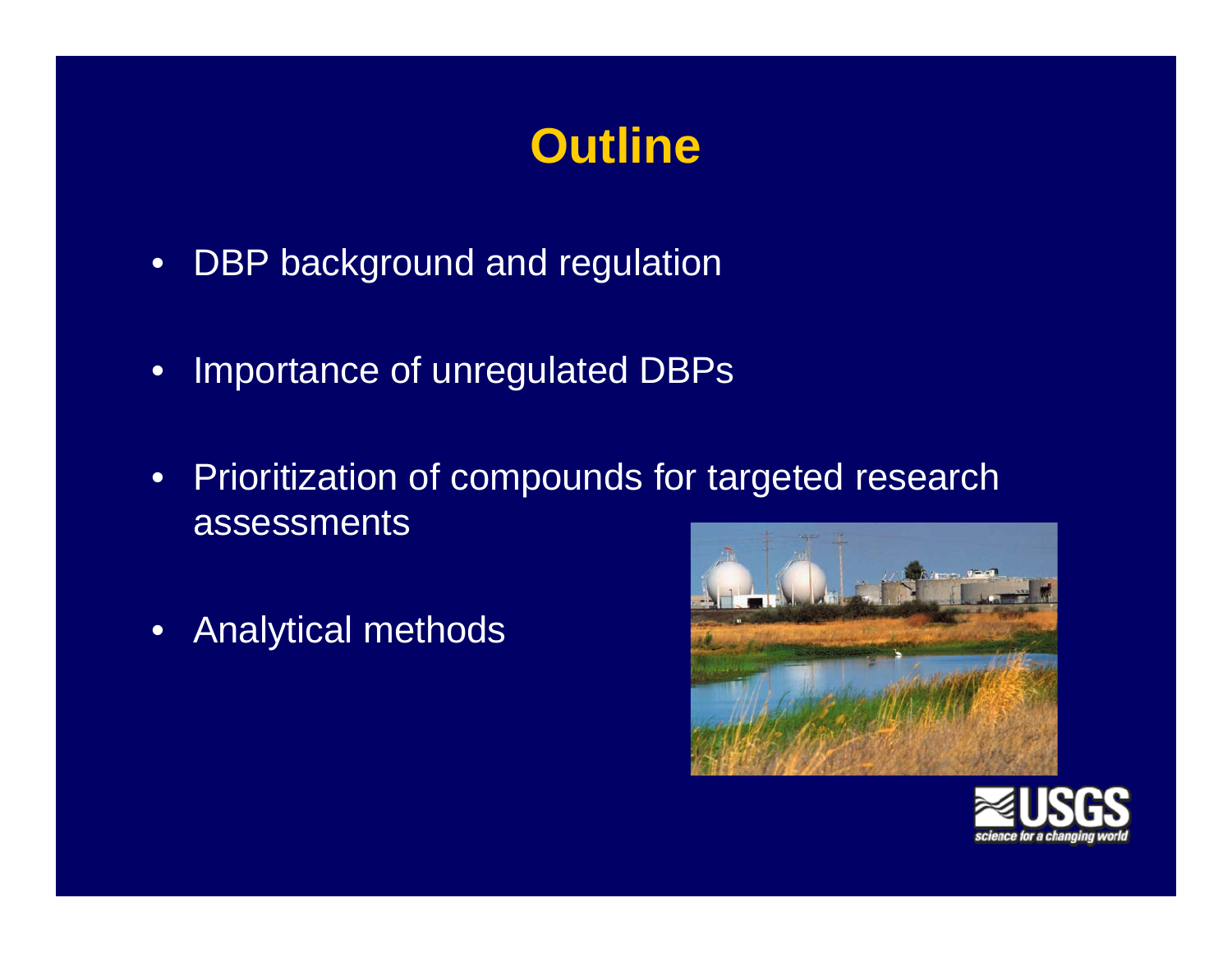### **DBP Formation**

- Drinking water is disinfected for waterborne diseases
	- Chlorine is traditional disinfectant
	- Newer technology includes chemical (ozone, chloramination, UV) and physical (ultrafiltration, reverse osmosis, activated carbon) treatment
- •Disinfectant can react with other water components
	- Natural organic matter
	- Bromide or iodide
	- Anthropogenic components



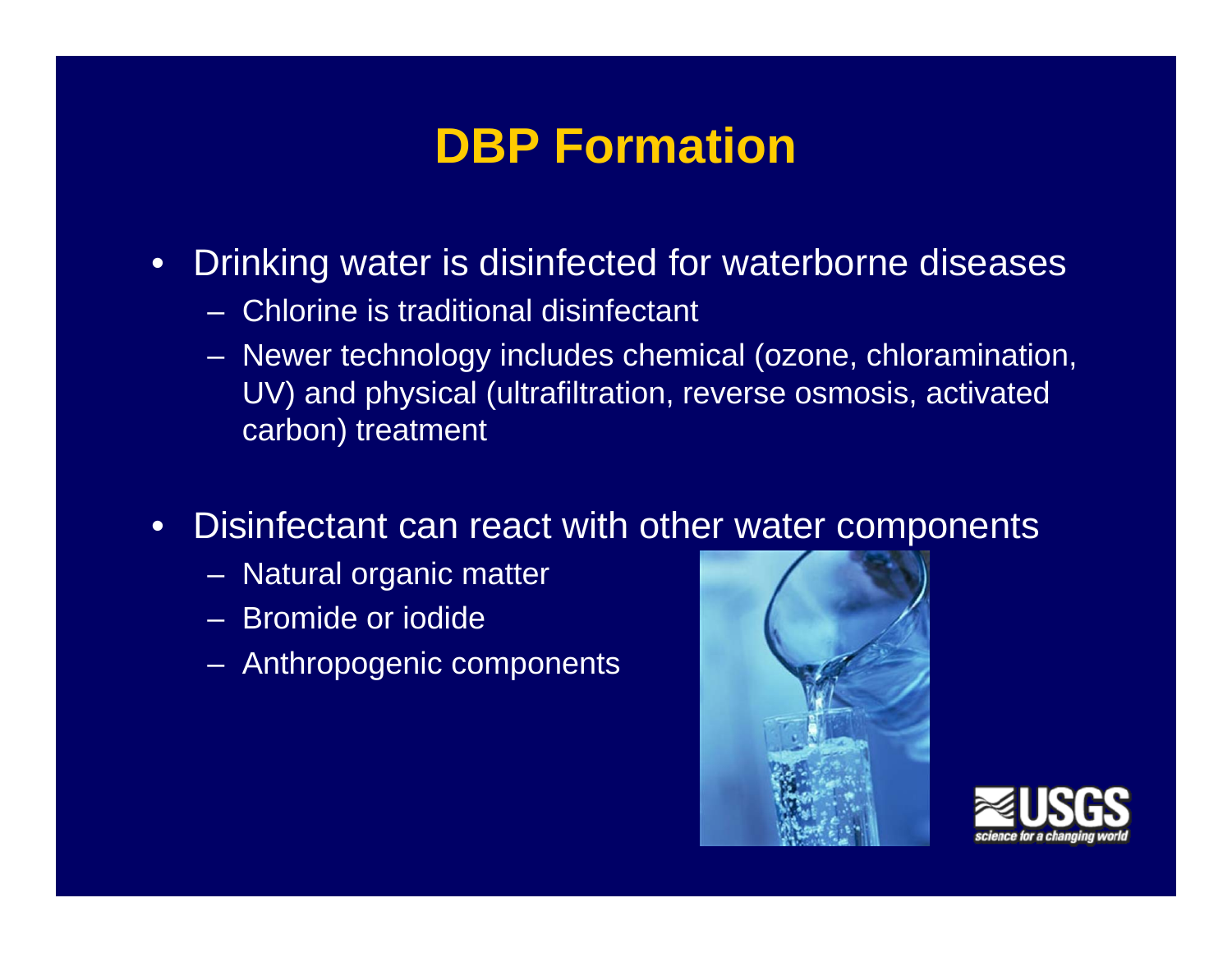## **DBP Regulation**

- •**Toxicity** 
	- Chlorinated water linked to cancer
- 11 are currently regulated in the U.S.
	- Trihalomethanes (4)
	- Haloacetic Acids (5)
	- Oxyhalides (2)
- •**Occurrence** 
	- National scale data compliance monitoring
	- Only for MCL purposes µg/L concentrations

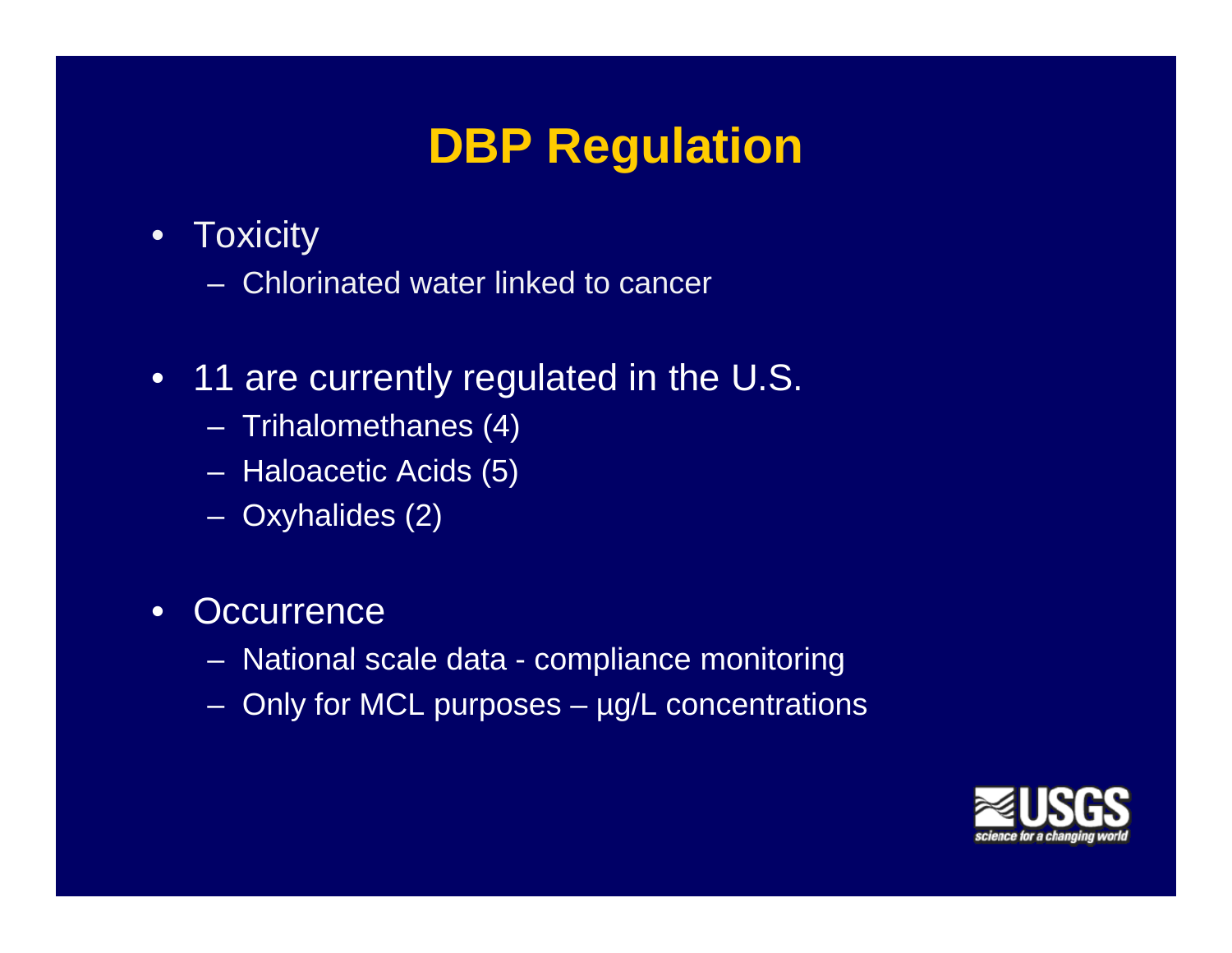### **Why DBPs need further study**

- Not all toxicity can be linked to regulated DBPs
	- Bladder cance r
	- Endpoints other than carcinogenicity
- Other pathways of DBPs exposure
	- Human health drinking water, dermal and inhalation exposure
	- $-$  Ecological exposures treated released to the environment
- Unknown fate and transport in the environment
- $\bullet$ • Determining how precursors affect DBP formation
- $\bullet$  Changing disinfection technology
	- More ozone, chloramination  $\rightarrow$  "emerging" DBPs form $\rightarrow$
	- Toxicity of DBPs formed shifts

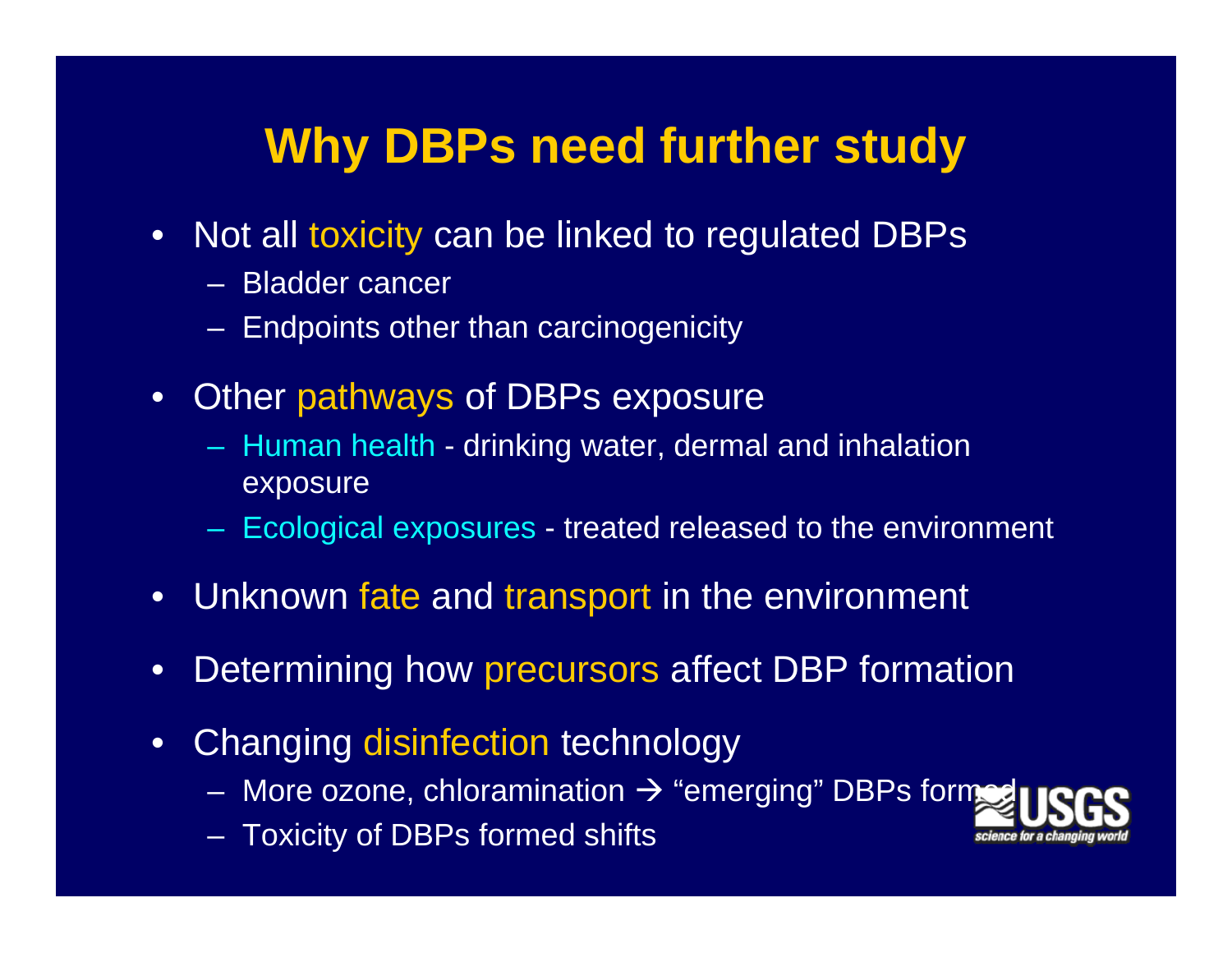### **Other DBP Sources**

- Wastewater discharges
- •Water re-use
- •Irrigation with treated water



• Swimming pools



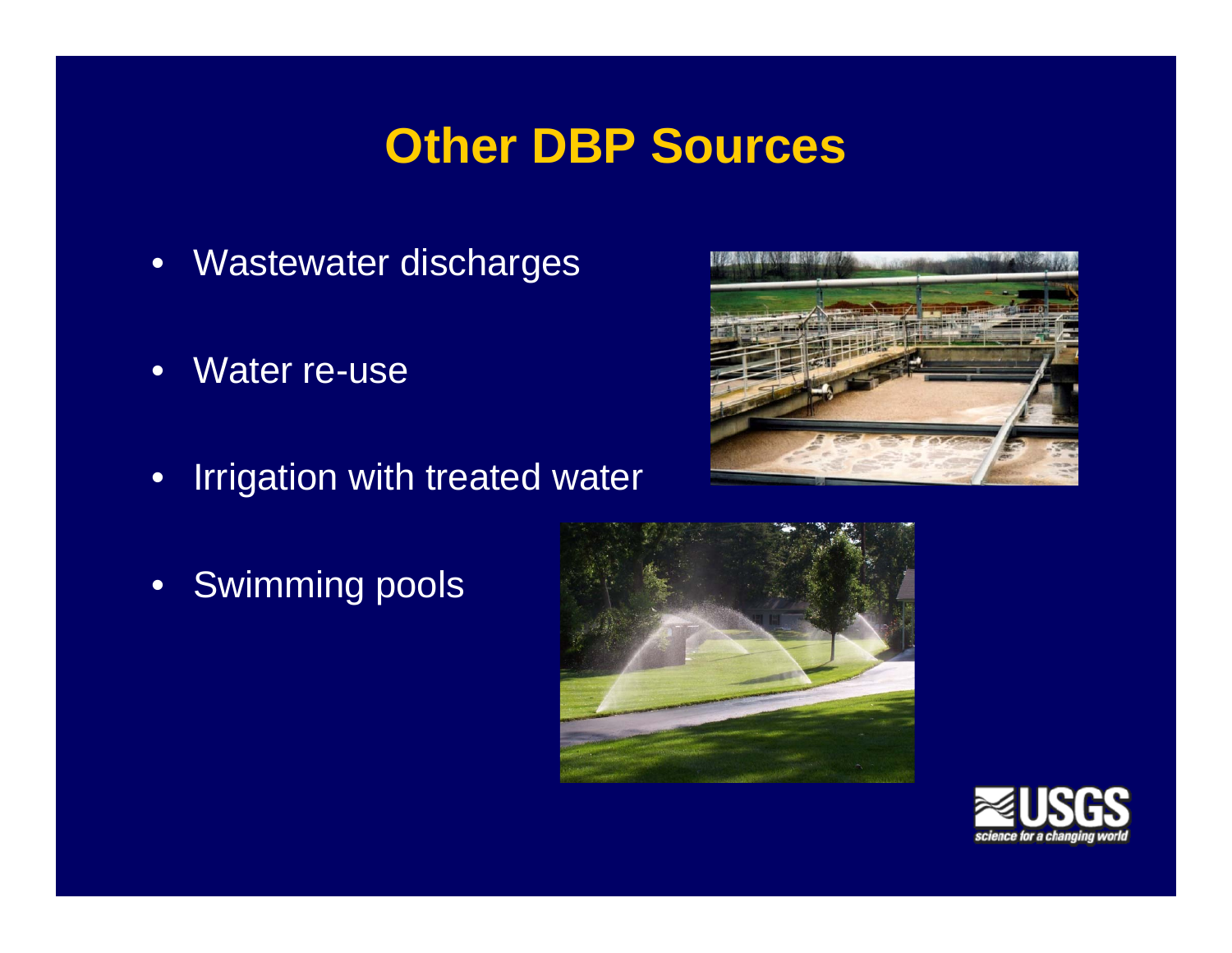#### **Disinfectant Changes DBPs**





Bromodichloromethane Free Chlorination

N-nitroso-dimethylamine (NDMA) Chloramination



Bromate Ozonation



**Chlorite** Chlorine Dioxide

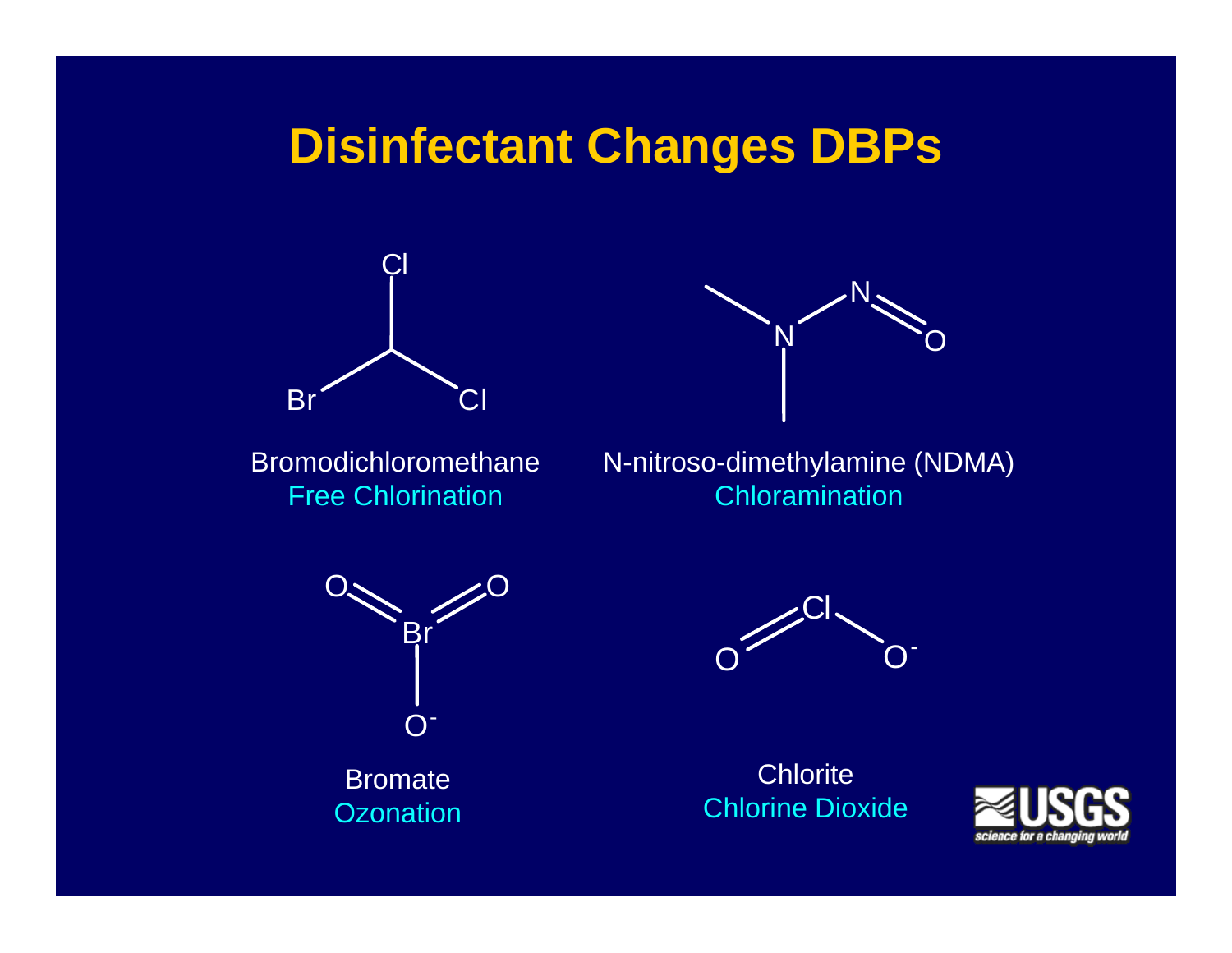### **Unregulated DBPs**

- Over 600 DBPs known to form in disinfected water
	- Few have qualitative occurrence or health-effects studies
	- Over half of total organic halides formed not identified
- EPA is considering monitoring more
	- UCMR2 nitrosamines
	- CCL3 formaldehyde
- 74 have been tagged as emerging DBPs
	- Richardson et al., 2007, *Mut. Res.*, 636, 178-242
	- Occurrence levels
	- Toxicological properties

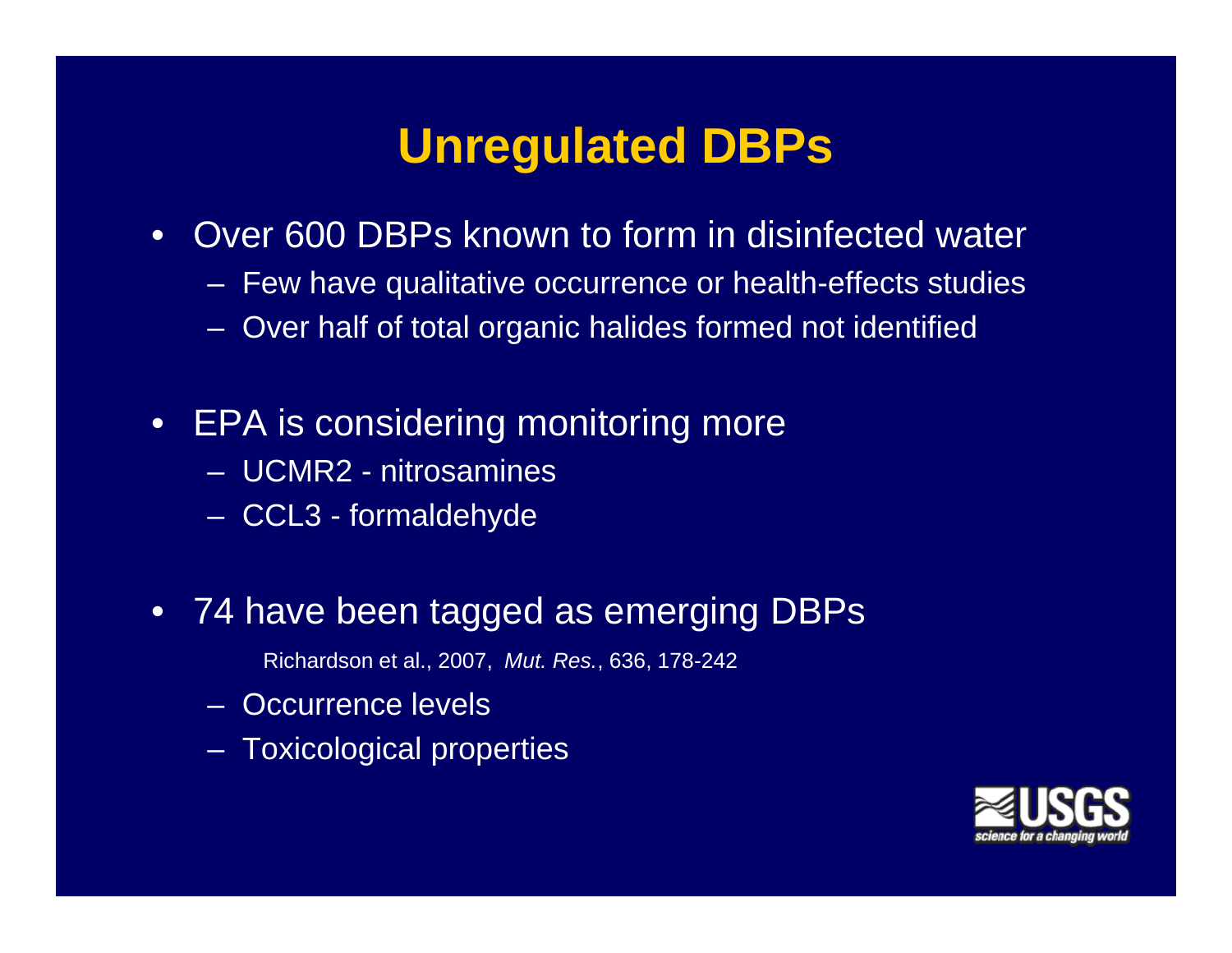## **Emerging DBPs**

**( 200 Richardson et al., 2007,** *Mut. Res.***, 636 1 8 636, 178-242)**

- Category 1- Human carcinogens
	- 8 DBPs; 4 regulated, 4 unregulated
	- Some or all characteristics of human carcinogens
- Categories 2 and 3 3– Genotoxic or unknown
	- Moderate occurrence (sub to low µg/L)
	- Category 2: 29 genotoxic compounds; 2 rodent carcinogens
	- Category 3: 14 with little or no toxicological data
- General rule
	- I > Br > CI for genotoxicity
	- Br > Cl (I?) for carcinogenicity

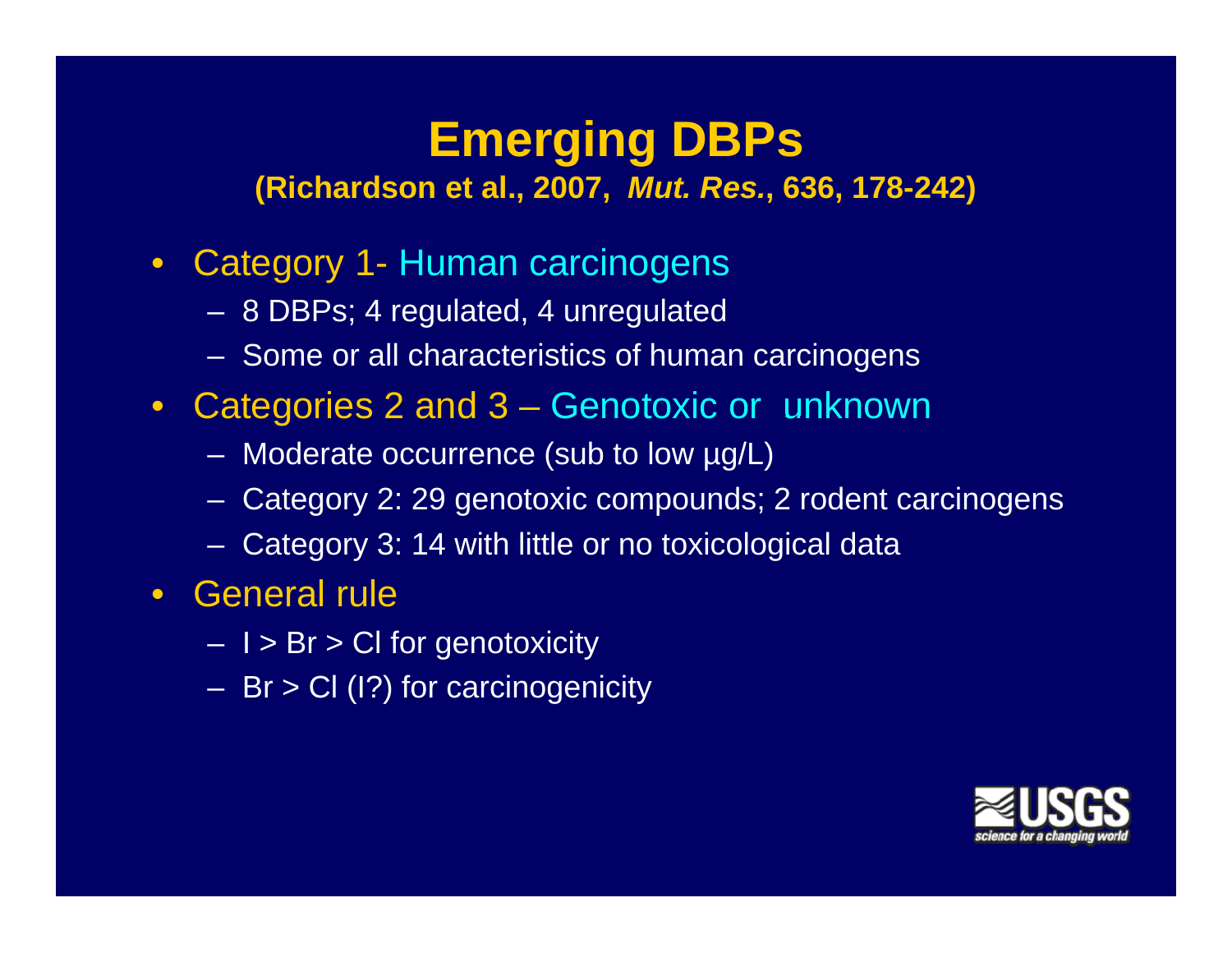#### **Possible Target DBPs**

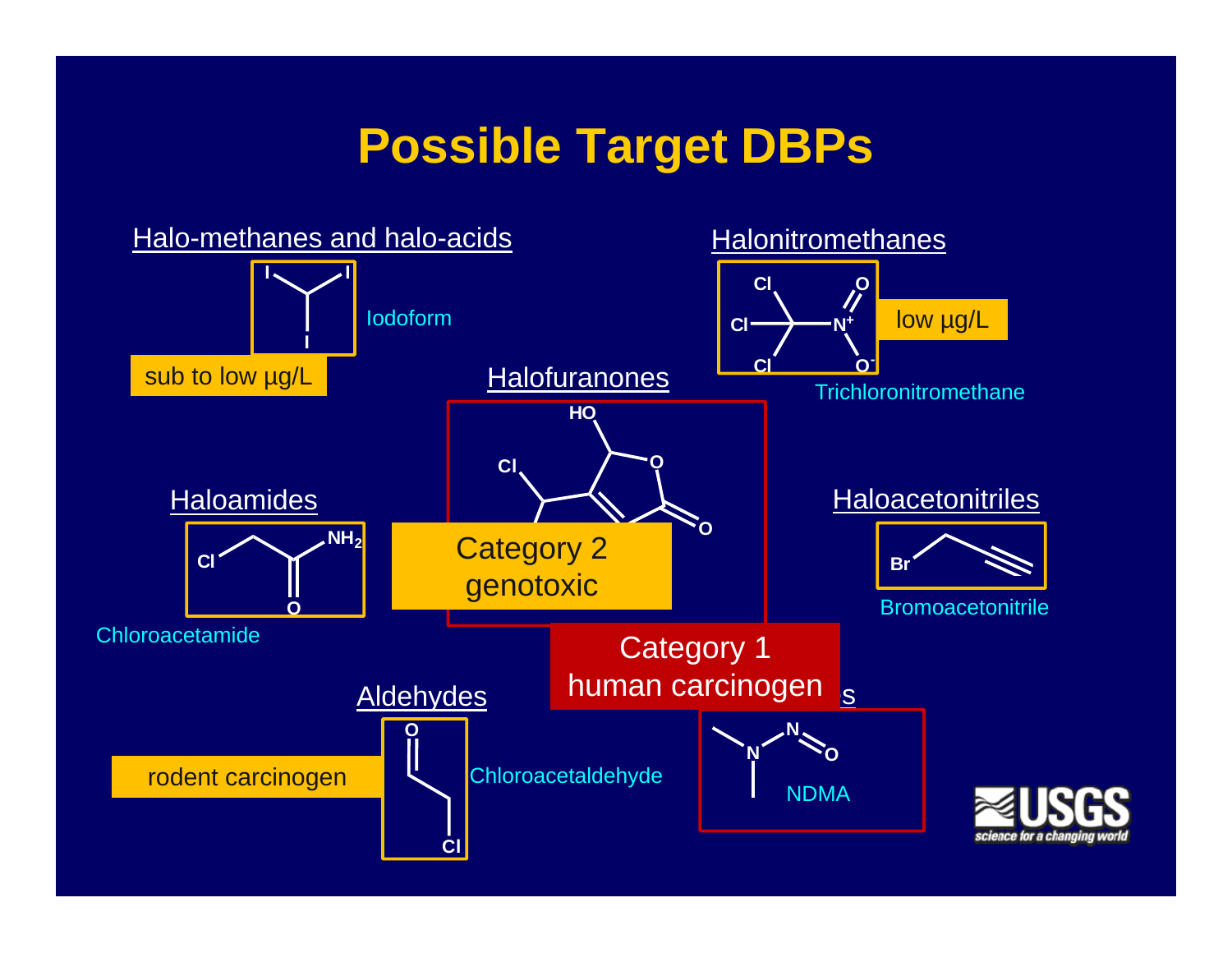#### **Emerging DBP Sources - Wastewater**

- Not traditionally considered a DBP source
- Limited research (Krasner et al., 2009, ES&T, 43, 8320-8325)
	- $-$  Nitrification affects DBP formation
		- Poor nitrification with chlorination lead to less halogenated DBPs but higher NDMA
		- $\bullet~$  Well-nitrified, more halogenated DBPs but lower NDMA
	- Also detected haloacetonitriles and haloacetaldehydes
- • Persistence of wastewater DBPs will impact potential affects

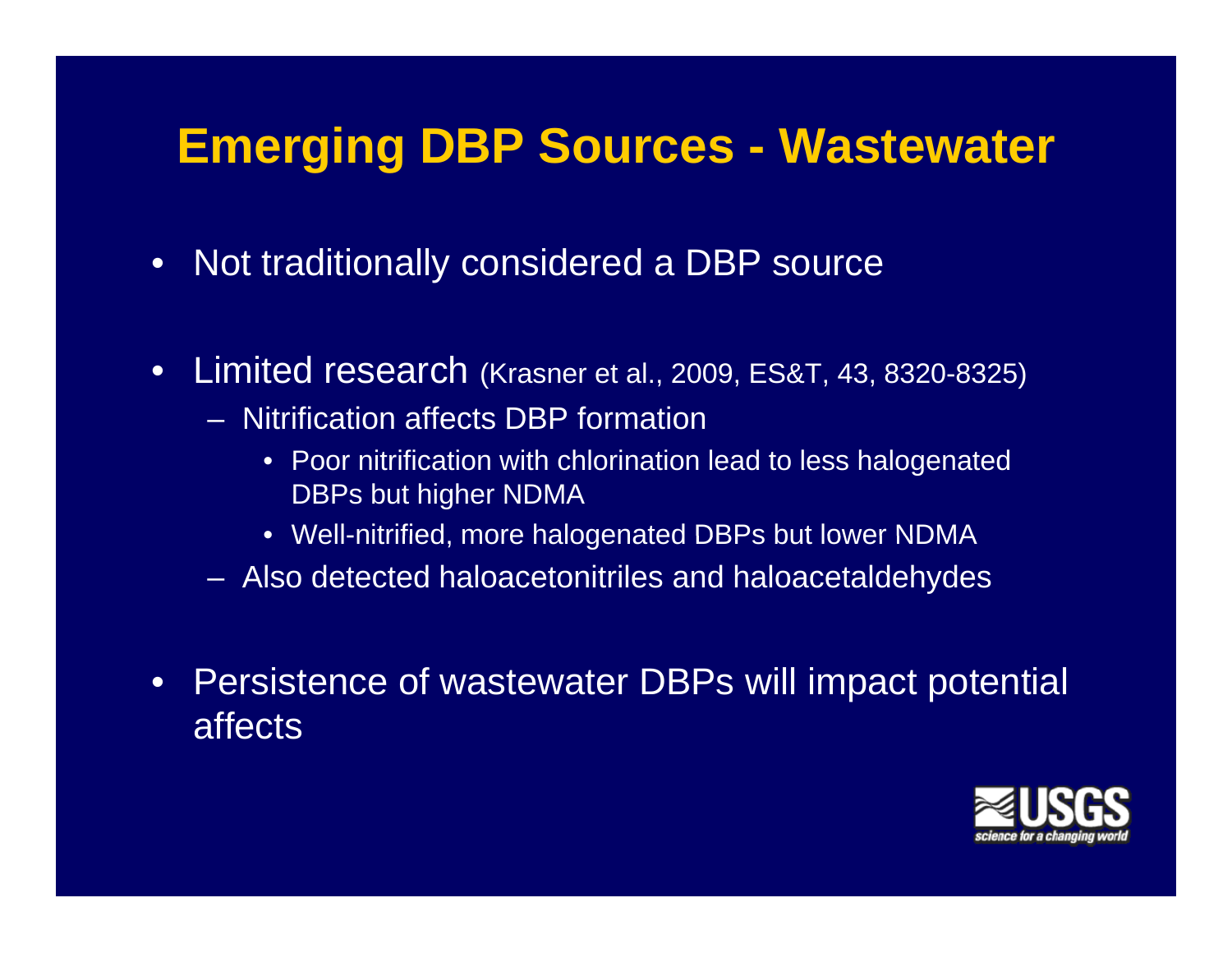#### **Precursors and DBPs**

- Need to understand how compounds present in water affect DBP formation
- Natural organic matter
	- Poorly characterized, varies
	- Links to watershed, soil, landuse



- Transformation products of anthropogenic compounds (pesticides, pharmaceuticals, surfactants)
	- Most current treatment studies only focus on parent removal
	- Products could be more toxic than parent

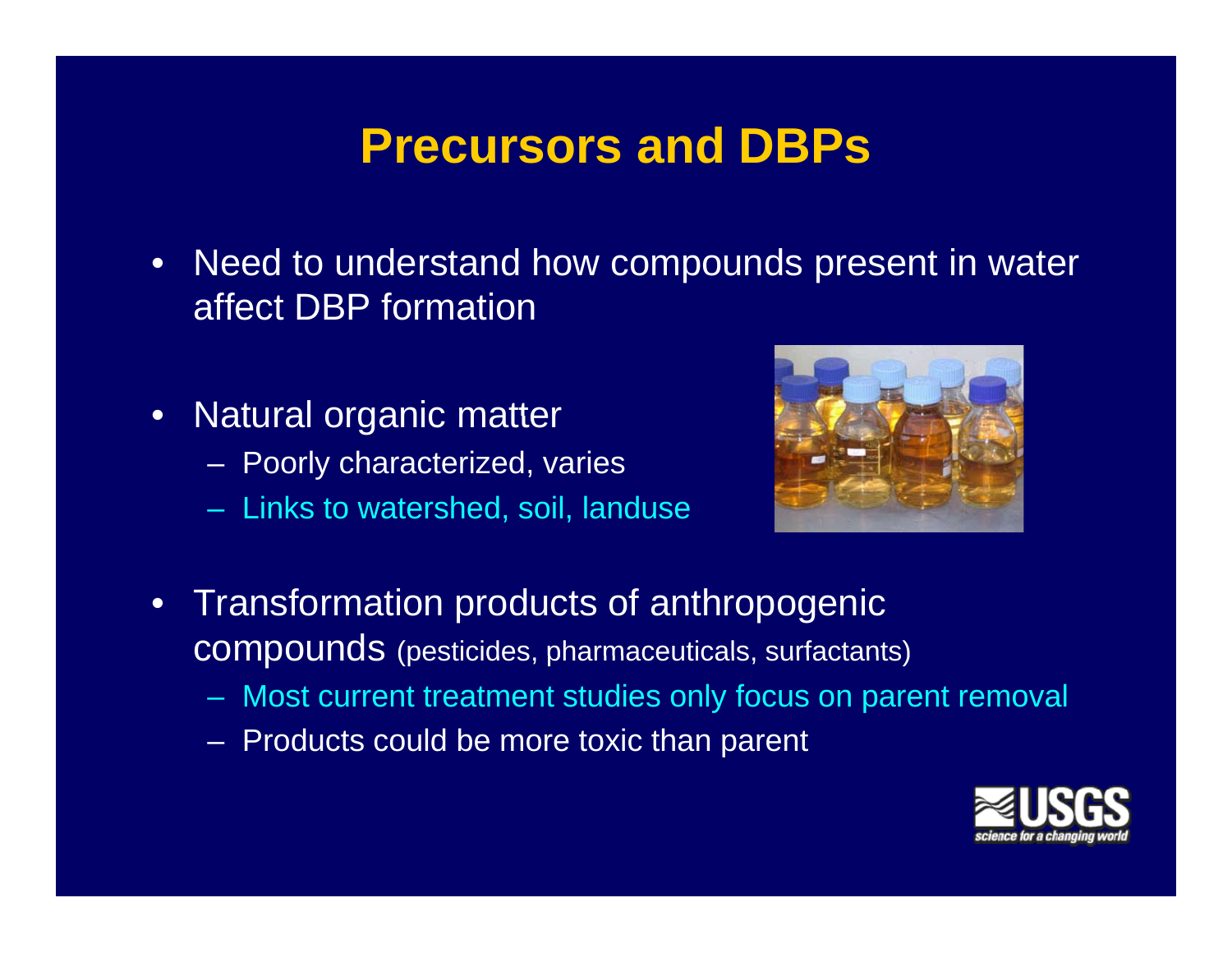#### **DBP Precursors - Pesticides**

- Products not formed in the environment through hydrolysis, photolysis, biodegradation, etc.
- $\bullet~$  Not included in typical treatment studies -parent disappearance, some environmental degradates



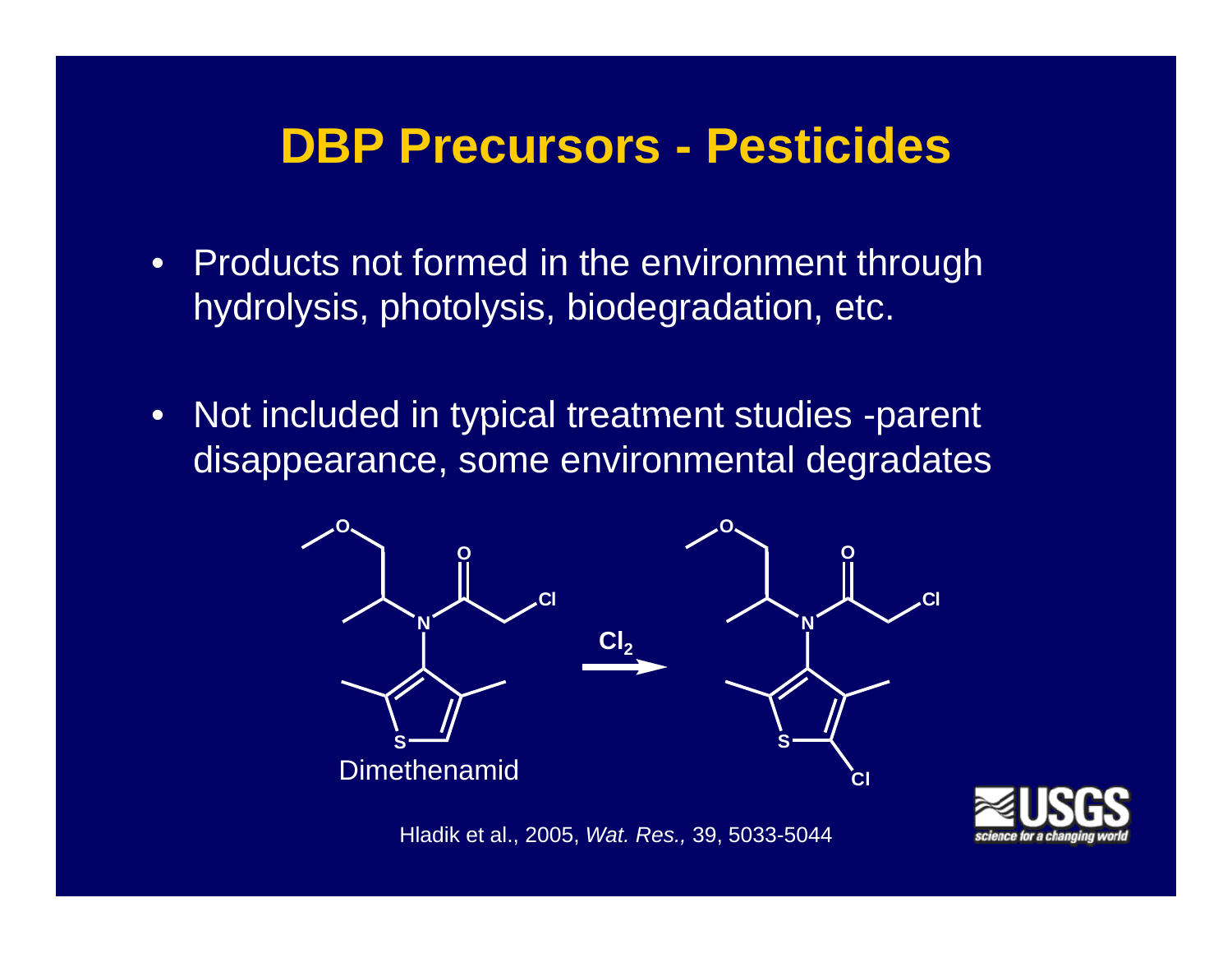### **DBP Prioritization Considerations**

- Toxicity (human, ecological)
- •Chemical properties (stability, hydrophobicity)
- •Disinfection type (chlorination, ozonation)
- $\bullet$ Sources/precursors (organic matter, ions)
- $\bullet$ Documented occurrence (when available)
- Available methods (instrumentation, detection levels)
- Seek input from other stakeholders (US EPA and AWWA)

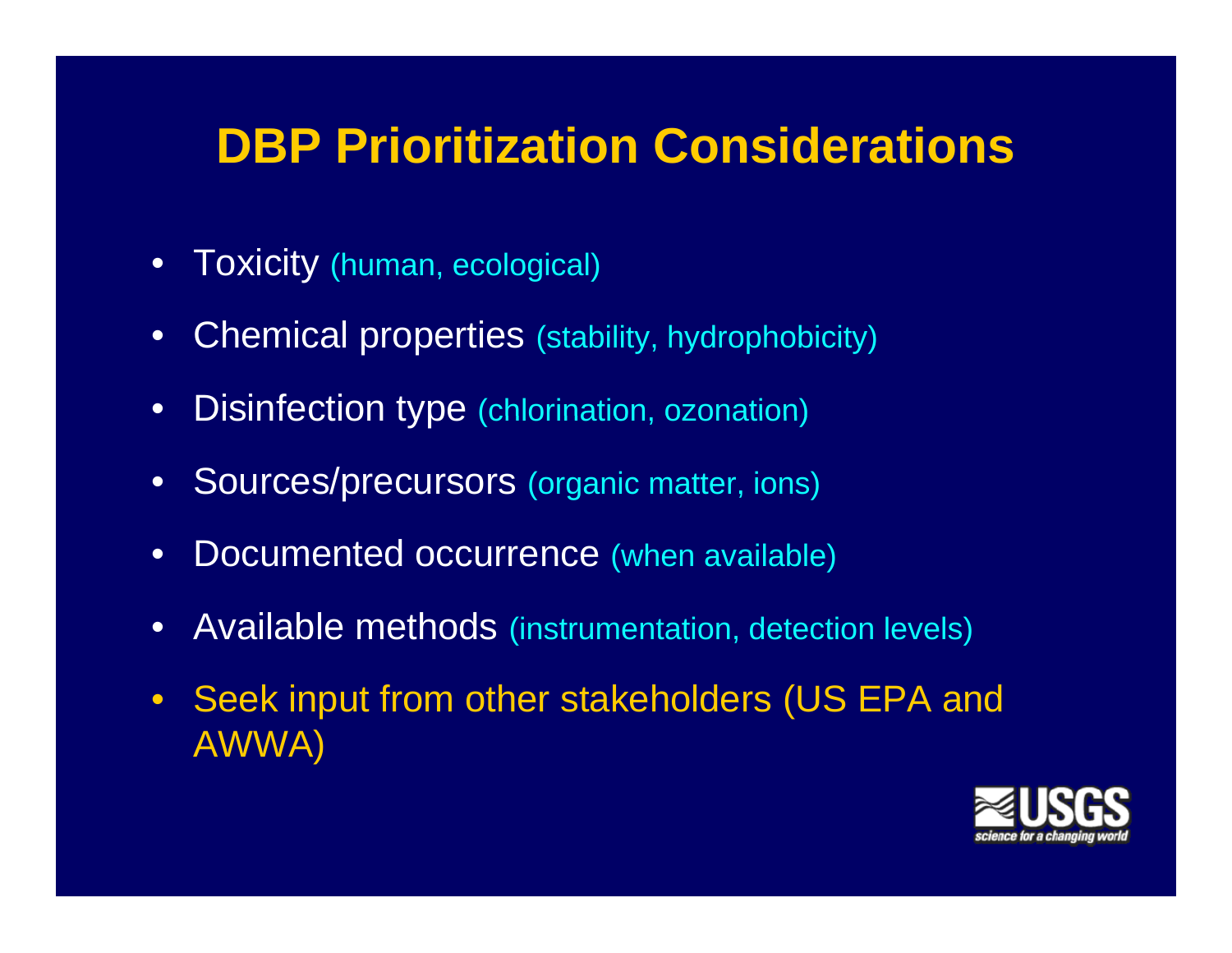#### **DBP Research Map**

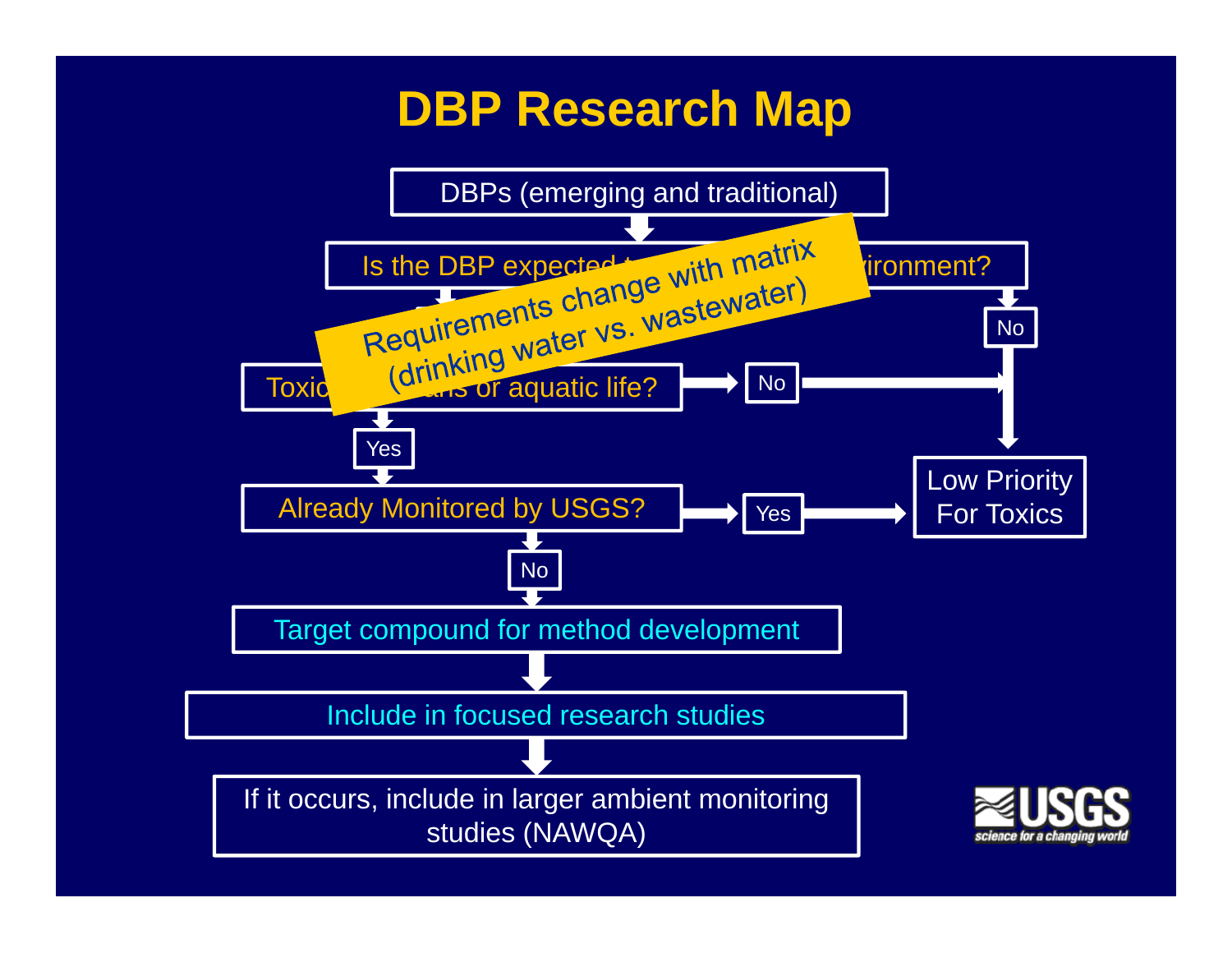## **Analytical Methods**

- Modify developed DBP methods
	- GC-ECD; GC-MS; with and without derivatization
	- Expand matrices
		- Wastewater more complex than drinking water
		- Possible interferences or poor recoveries
- Develop new methods
	- LC/MS/MS
		- Alternative to derivatization
		- Good for polar compounds
		- Attempt direct aqueous injection (1 mL)
- Look for knowns and unknowns